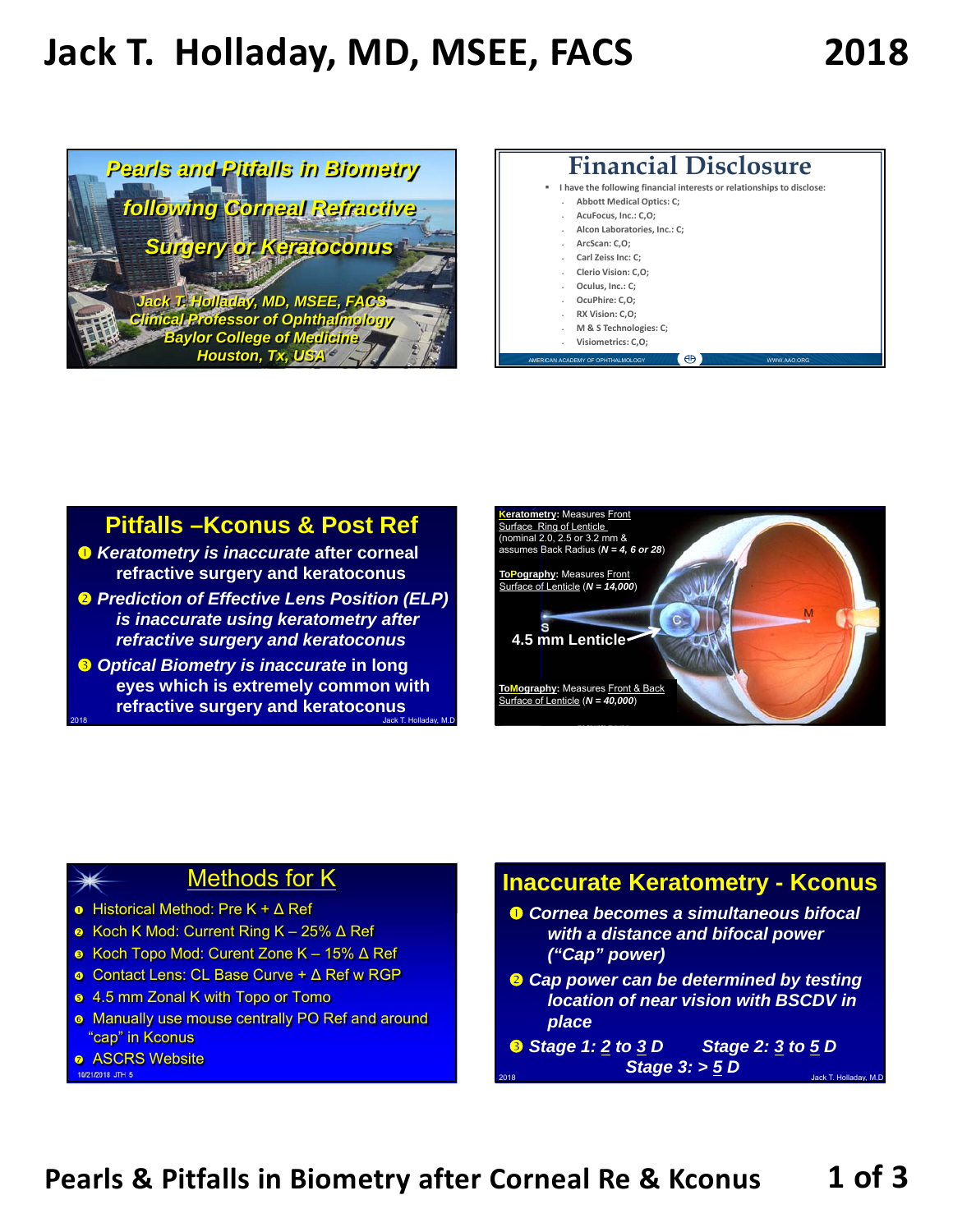# **Jack T. Holladay, MD, MSEE, FACS 2018**





# **Inaccurate K's – Post Ref**

- *Cornea is flattest in the center and usually no longer prolate*
- *If centered on pupil it will be asymmetric relative to the visual axis*
- *Actual pupil size has an effect of power of cornea*



## **Pitfalls –Kconus & Post Ref**

- *Keratometry is inaccurate* **after corneal refractive surgery and keratoconus**
- *Prediction of Effective Lens Position (ELP) is inaccurate using keratometry after refractive surgery and keratoconus*
- **8 Optical Biometry is inaccurate in long eyes which is extremely common with refractive surgery and keratoconus**

### ELP Prediction

**O** Most formulas use K to predict ELP **8** K must be prior to refractive surgery (and not "cap" of cone)

"Double K Method"

2018 Jack T. Holladay, M.D.